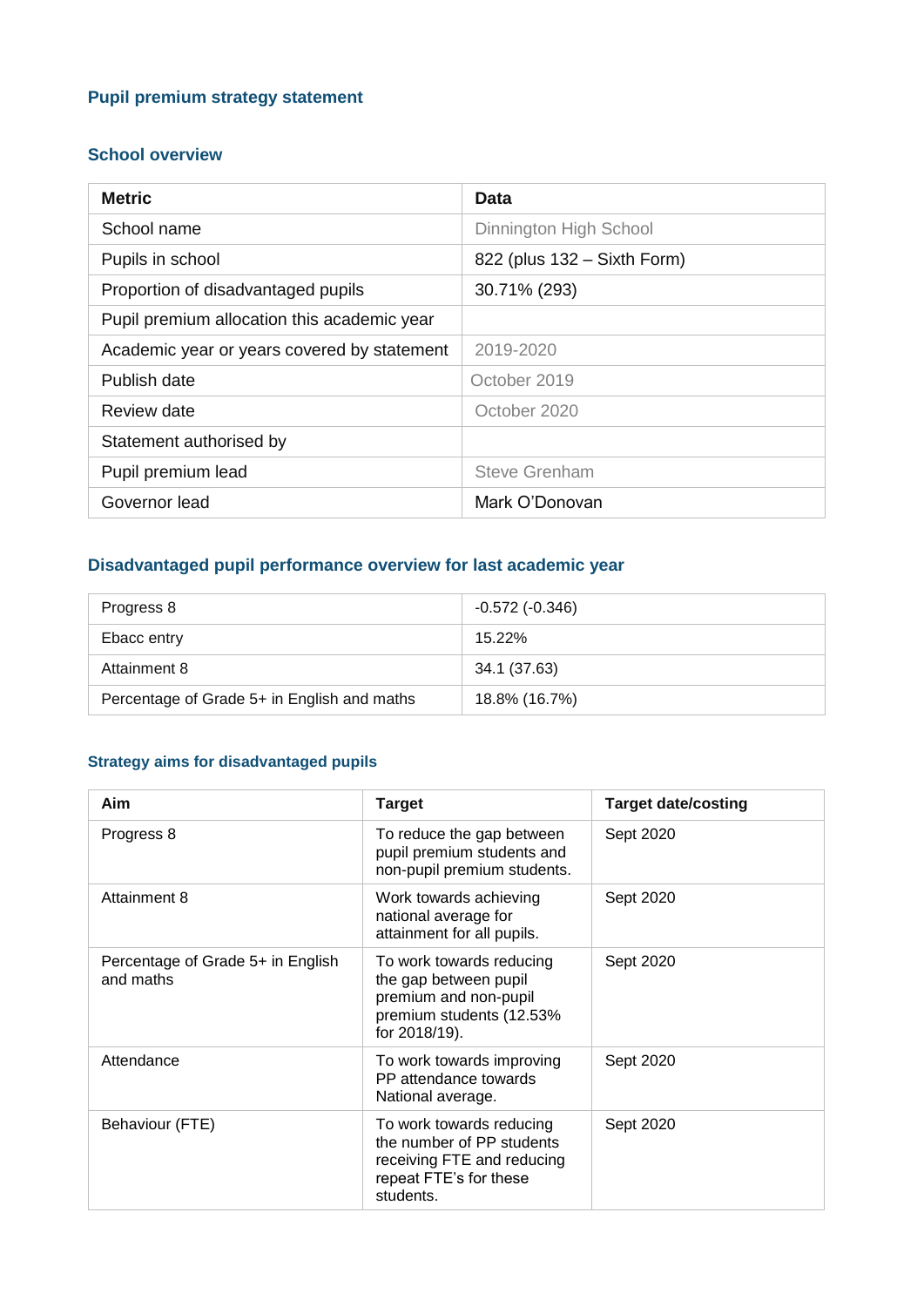## **Teaching priorities for current academic year**

| <b>Measure</b>                                   | <b>Activity</b>                                                                                                                                                                                                                                           |
|--------------------------------------------------|-----------------------------------------------------------------------------------------------------------------------------------------------------------------------------------------------------------------------------------------------------------|
| Priority 1                                       | Embed the use of cognitive science into the whole school<br>pedagogical practice.<br>Use of CPD/Appraisal system<br>$\overline{\phantom{a}}$<br>Use of strategies from EEF<br>Parental revision sessions<br><b>INSET</b> time<br>$\overline{\phantom{a}}$ |
| Priority 2                                       | Metacognition to be identified as a practice used by staff<br>and learners.<br>Use of CPD/Appraisal system<br>۰<br>Use of strategies from EEF<br><b>INSET time</b><br>$\overline{\phantom{a}}$                                                            |
| Barriers to learning these<br>priorities address | Training needs of individual staff.                                                                                                                                                                                                                       |
| Projected spending                               | £52,000                                                                                                                                                                                                                                                   |

### **Targeted academic support for current academic year**

| <b>Measure</b>                                   | <b>Activity</b>                                                                                                                                                               |
|--------------------------------------------------|-------------------------------------------------------------------------------------------------------------------------------------------------------------------------------|
| Priority 1                                       | Literacy interventions across KS3 for low attaining<br>disadvantaged pupils.<br>- Year 7 catch up<br>Use of Key Engage staff for targeted support<br>$\overline{\phantom{a}}$ |
| <b>Priority 2</b>                                | Use of resources to support independent learning outside<br>of the classroom for students.<br>GCSE POD<br><b>Hegarty Maths</b><br>Show My Homework                            |
| Barriers to learning these<br>priorities address | Early identification of students on transition from Primary.<br>Parental support and access to IT at home.                                                                    |
| Projected spending                               | £111,000                                                                                                                                                                      |

# **Wider strategies for current academic year**

| <b>Measure</b>                                   | <b>Activity</b>                                                                                                     |
|--------------------------------------------------|---------------------------------------------------------------------------------------------------------------------|
| <b>Priority 1</b>                                | Work towards improving the attendance of DA students.                                                               |
| <b>Priority 2</b>                                | Improving the behaviour of DA students, using key<br>indicators such as FTE figures, IEU figures and C3<br>figures. |
| Barriers to learning these<br>priorities address | Parental support. Holidays.                                                                                         |
| Projected spending                               | £91,000                                                                                                             |